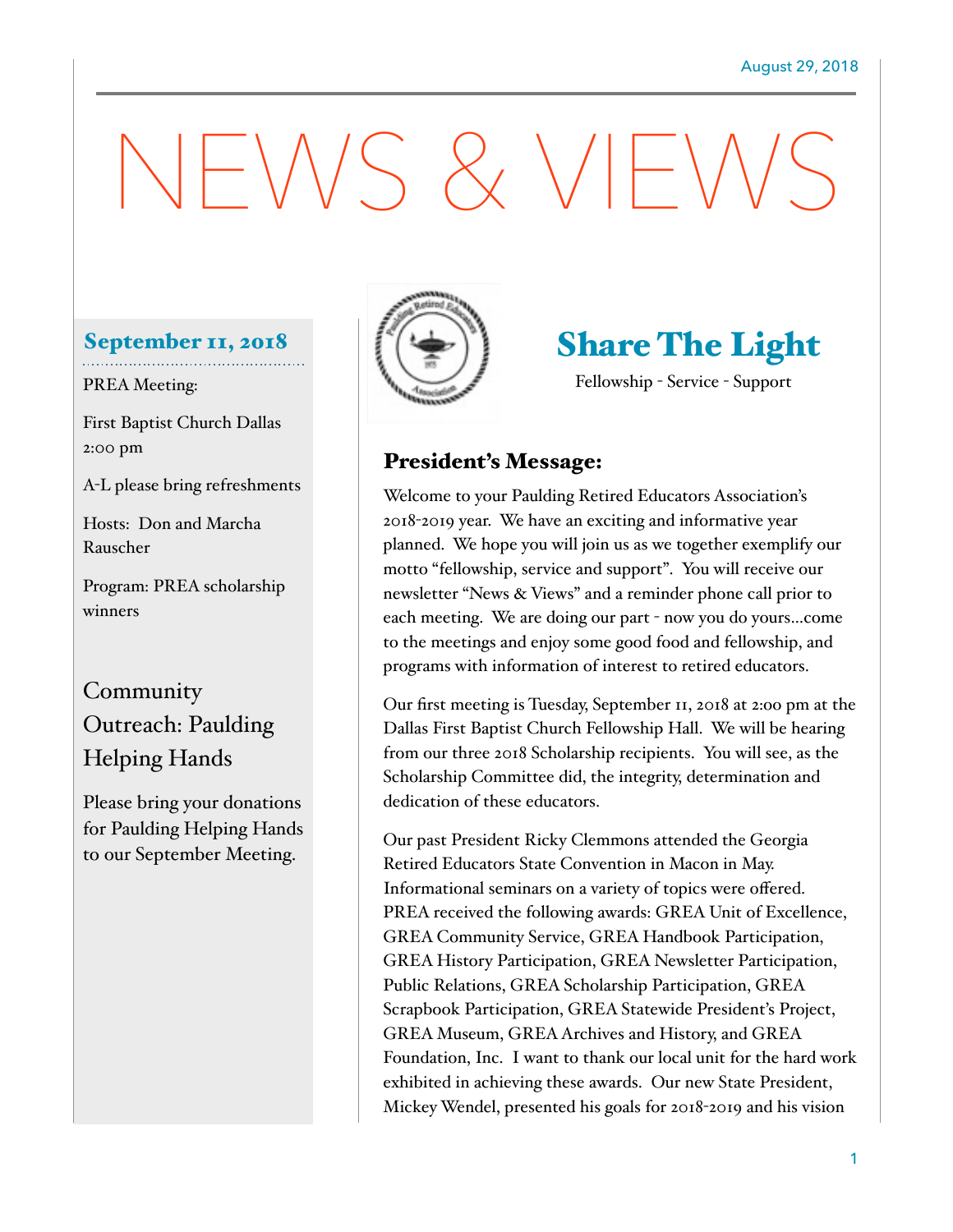If you would like to honor a person who shared the light of Educating with you in our newsletter please send a write up to Jeaneen at **geolicamp@att.net** 

Please donate the the PREA Scholarship Fund to help other teachers continue their work in Educating the students of Paulding County. For more information about the Scholarship Fund or to donate contact Susan Lester at [zesu45@comcast.net](mailto:zesu45@comcast.net)

All PREA members are invited to work with the Scrapbook Committee. No Experience Required! Contact Betty Vollenweider.

Please pick-up your new handbook at the Sept. 11th meeting!!!

for GREA with his motto "Share the Light". President Wendel shared that he believes "we became teachers because someone shared the light with us, and we had the opportunity to share the light with others". He encourages all local units to continue to increase membership in both the local PREA and GREA.

PLEASE remember to continue to support our Scholarship Program with your donations. A special way to donate is "in honor" or "in memory of" someone close to your heart.

We have a strong and dedicated local unit, and I look forward to working with everyone this year. Come to the Meetings and bring a new member with you as we achieve our goals through "fellowship, service and support".

#### SEE YOU SEPTEMBER 11th

Barbara Cohran 770-445-3006 babscc@gmail.com



### President's Goals For 2018-2019 as we Share The Light:

We are encouraged to give \$200 or more to Share the Light Humanitarian project of Children's Healthcare of Atlanta.

We are encouraged to honor the person who "Shared the Light" with us to become a part of the world of Educating Children.

We are encouraged to Volunteer in our community and schools.

We are encouraged to read the St. Simons Island Trilogy by Eugenia Price which includes "Lighthouse", " The Beloved Invader" and "New Moon Rising".

We are encouraged to promote Sharing the Light all over the state of Georgia.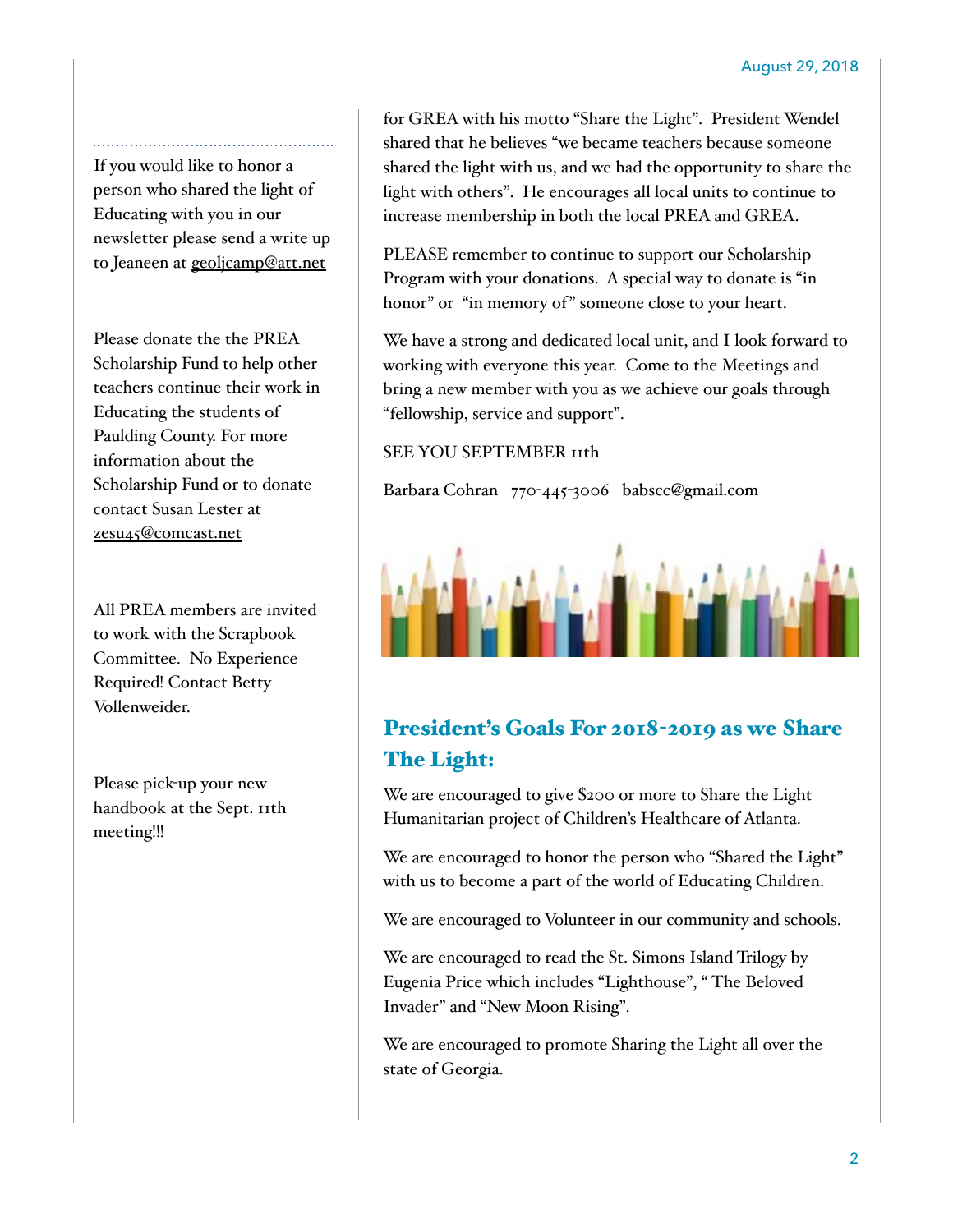



Spotlight honoring those who Share the Light:

Gloria King Honoring Barbara Cohran:

"I started teaching in Cobb County in 1970 at Clarkdale Elementary. I had moved from Augusta, it was my second year of teaching. I taught third grade and was on the same hallway as another third grade teacher who was to become my lifelong friend. Her name is Barbara Cohran. All I had to do was walk into her classroom and I knew I was in the room of a master teacher. She shared her light with me, nurtured me as a new teacher and supported me as only a dear friend can do."

#### Congratulations to the 2018 PREA Scholarship winners:

Heather Cartwright teaches 2nd grade at Roberts Elementary. She has been teaching 23 years and is seeking a Masters in Elementary Education.

Alan Daws is Assistant Principal at East Paulding High School. He has been an Educator for 12 years and is seeking a Doctorate in School Leadership.

**Jinni Guest** is a Title One teacher K-4 at Ragsdale Elementary. She has 2 years of teaching behind her and is seeking a Masters ECE.